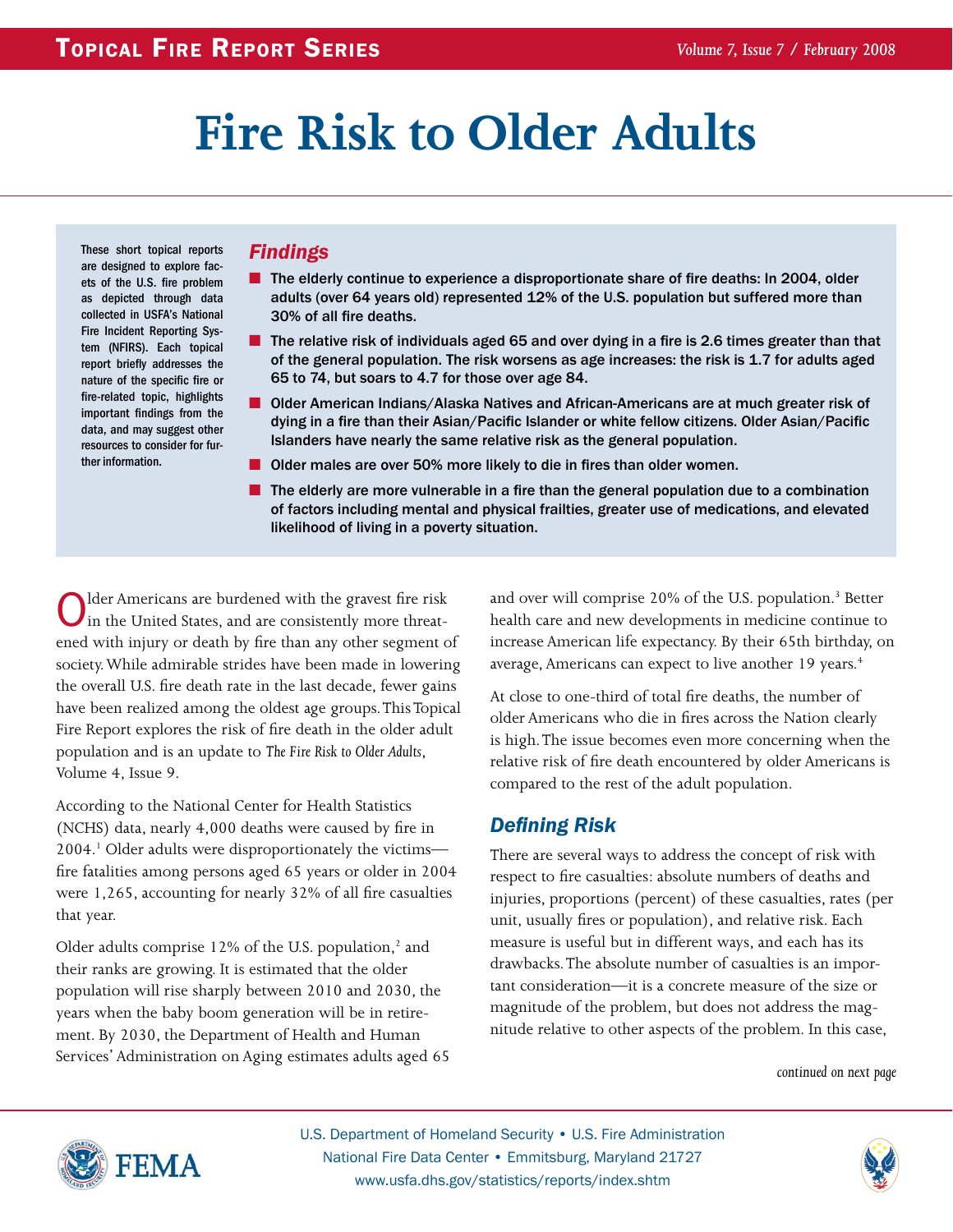proportions are used to compare the relative size of the problem. Yet these proportions do not convey the magnitude of the problem, as do the absolute numbers of casualties. Neither of these two measures is useful for comparisons across different groups. For comparison across groups, a common basis is used to determine rates. These rates then account for any differences in group sizes that might affect the size of the problem.<sup>5</sup> In comparing fire rates, the relative risk of dying or being injured is a helpful measure. The relative risk of a group is calculated by comparing its rate to the rate of the overall population. The result is a measure of how likely a particular group is to be affected. A detailed discussion of per capita rates and relative risk can be found in the Topical Fire Report Series report, *Fire Risk in 2004*  (Volume 7, Issue 5, February 2008).

# *Elevated Risk for Older Adults*

To be old is, in itself, a disadvantage in terms of fire risk. A disproportionate number of mature adults, aged 65 years and older, die in fires each year. Mature adults can expect a relative risk of dying—that is, the per capita deaths per population of mature adults—in a fire that is 2.6 times higher than that for the population as a whole. This statistic alone is troublesome, but when some subcategories of mature adults are more closely evaluated, the situation worsens. The relative risk of dying in a fire rises substantially for the oldest segment (Table 1 and Figure 1). Individuals aged 85 or older are 4.7 times more likely to die in a fire than the general population, while those adults aged 65 to 74 are only 1.7 times more likely to suffer fire-related deaths.

| Gender/Race                              | Population   | <b>Fire Deaths</b> | <b>Death Rate</b><br>per Million Population | <b>Relative Risk</b> |  |  |  |
|------------------------------------------|--------------|--------------------|---------------------------------------------|----------------------|--|--|--|
| All Older Adults (Aged 65 and older)     |              |                    |                                             |                      |  |  |  |
| Total                                    | 36,309,400   | 1,263              | 34.8                                        | 2.6                  |  |  |  |
| Male                                     | 15, 157, 782 | 664                | 43.8                                        | 3.2                  |  |  |  |
| Female                                   | 21,151,618   | 599                | 28.3                                        | 2.1                  |  |  |  |
| White                                    | 31,786,451   | 970                | 30.5                                        | 2.2                  |  |  |  |
| African-American                         | 3,046,789    | 266                | 87.3                                        | 6.4                  |  |  |  |
| American Indian/<br>Alaska Native        | 181,260      | 12                 | 66.2                                        | 4.9                  |  |  |  |
| Asian/Pacific                            | 1,076,331    | 15                 | 13.9                                        | 1.0                  |  |  |  |
| <b>White Male</b>                        | 13,358,167   | 515                | 38.6                                        | 2.8                  |  |  |  |
| African-American Male                    | 1,167,494    | 139                | 119.1                                       | 8.8                  |  |  |  |
| American Indian/<br>Alaska Native Male   | 79,090       | 5                  | 63.2                                        | 4.6                  |  |  |  |
| Asian/Pacific Male                       | 460,426      | 5                  | 10.9                                        | 0.8                  |  |  |  |
| <b>White Female</b>                      | 18,428,284   | 455                | 24.7                                        | 1.8                  |  |  |  |
| African-American Female                  | 1,879,295    | 127                | 67.6                                        | 5.0                  |  |  |  |
| American Indian/<br>Alaska Native Female | 102,170      | $\overline{7}$     | 68.5                                        | 5.0                  |  |  |  |
| Asian/Pacific Female                     | 615,905      | 10                 | 16.2                                        | 1.2                  |  |  |  |
| Aged 65 to 74                            |              |                    |                                             |                      |  |  |  |
| Total                                    | 18,479,964   | 428                | 23.2                                        | 1.7                  |  |  |  |
| Male                                     | 8,436,282    | 266                | 31.5                                        | 2.3                  |  |  |  |

#### **Table 1. Relative Risk of Older Adult Fire Deaths by Age, Race, and Gender, 2004.**

*continued on next page*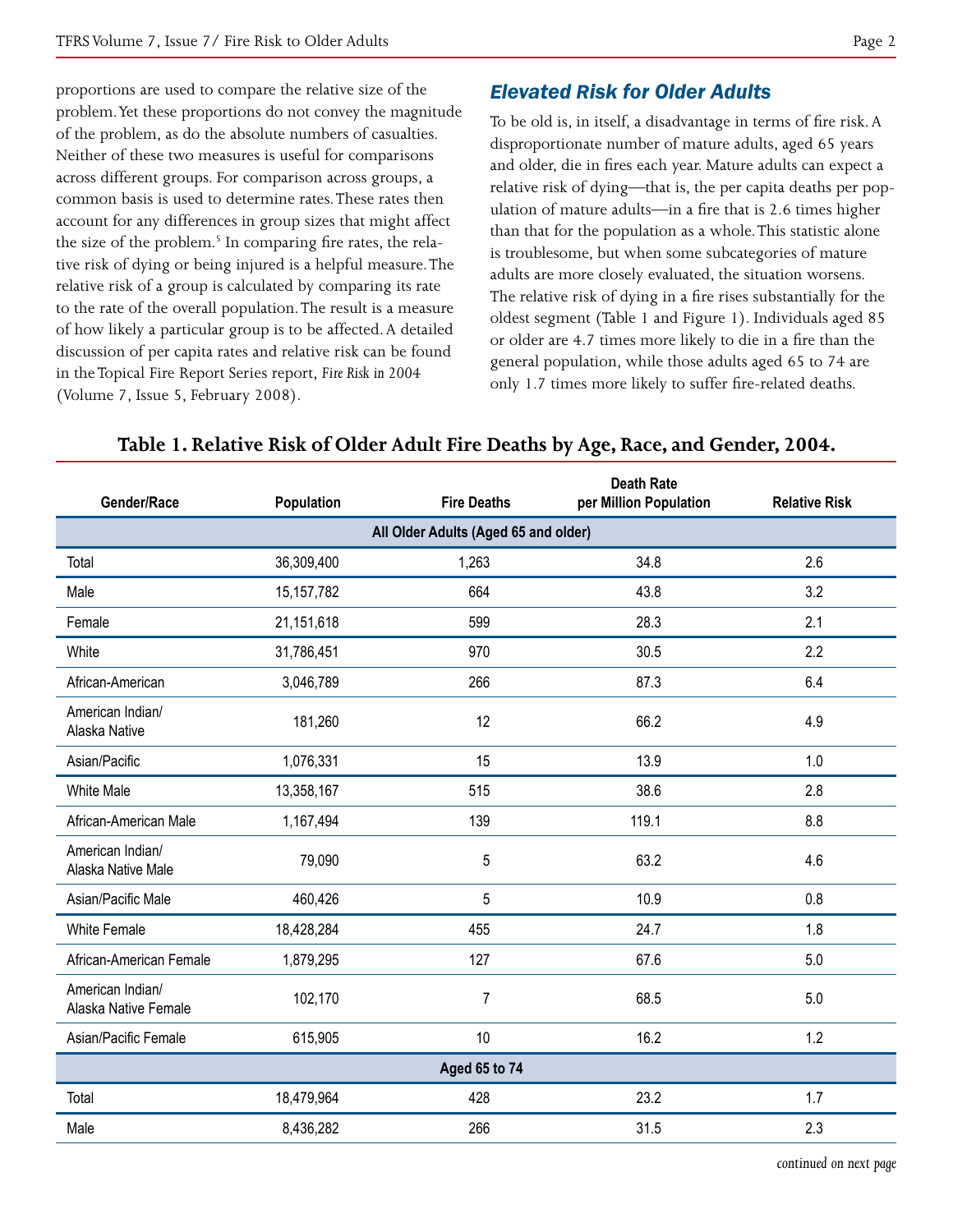| Gender/Race                              | Population | <b>Fire Deaths</b> | <b>Death Rate</b><br>per Million Population | <b>Relative Risk</b> |
|------------------------------------------|------------|--------------------|---------------------------------------------|----------------------|
| Female                                   | 10,043,682 | 162                | 16.1                                        | 1.2                  |
| White                                    | 15,896,497 | 323                | 20.3                                        | 1.5                  |
| African-American                         | 1,713,716  | 90                 | 52.5                                        | 3.9                  |
| American Indian/<br>Alaska Native        | 109,077    | $\overline{7}$     | 64.2                                        | 4.7                  |
| Asian/Pacific                            | 635,544    | 8                  | 12.6                                        | 0.9                  |
| White Male                               | 7,332,993  | 202                | 27.5                                        | 2.0                  |
| African-American Male                    | 713,435    | 58                 | 81.3                                        | 6.0                  |
| American Indian/<br>Alaska Native Male   | 50,457     | 4                  | 79.3                                        | 5.8                  |
| Asian/Pacific Male                       | 282,426    | $\overline{2}$     | 7.1                                         | 0.5                  |
| <b>White Female</b>                      | 8,563,504  | 121                | 14.1                                        | 1.0                  |
| African-American Female                  | 1,000,281  | 32                 | 32.0                                        | 2.4                  |
| American Indian/<br>Alaska Native Female | 58,620     | 3                  | 51.2                                        | 3.8                  |
| Asian/Pacific Female                     | 353,118    | 6                  | 17.0                                        | 1.2                  |
|                                          |            | Aged 75 to 84      |                                             |                      |
| Total                                    | 12,980,959 | 528                | 40.7                                        | 3.0                  |
| Male                                     | 5,221,909  | 272                | 52.1                                        | 3.8                  |
| Female                                   | 7,759,050  | 256                | 33.0                                        | 2.4                  |
| White                                    | 11,532,236 | 409                | 35.5                                        | 2.6                  |
| African-American                         | 983,827    | 111                | 112.8                                       | 8.3                  |
| American Indian/<br>Alaska Native        | 53,985     | 4                  | 74.1                                        | $5.4\,$              |
| Asian/Pacific                            | 341,632    | 4                  | 11.7                                        | 0.9                  |
| White Male                               | 4,675,622  | 213                | 45.6                                        | 3.4                  |
| African-American Male                    | 355,284    | 57                 | 160.4                                       | 11.8                 |
| American Indian/<br>Alaska Native Male   | 22,679     | $\mathbf 1$        | 44.1                                        | 3.2                  |
| Asian/Pacific Male                       | 140,382    | $\mathbf 1$        | 7.1                                         | 0.5                  |
| White Female                             | 6,856,614  | 196                | 28.6                                        | 2.1                  |
| African-American Female                  | 628,543    | 54                 | 85.9                                        | 6.3                  |
| American Indian/<br>Alaska Native Female | 31,306     | 3                  | 95.8                                        | 7.0                  |
| Asian/Pacific Female                     | 201,250    | 3                  | 14.9                                        | 1.1                  |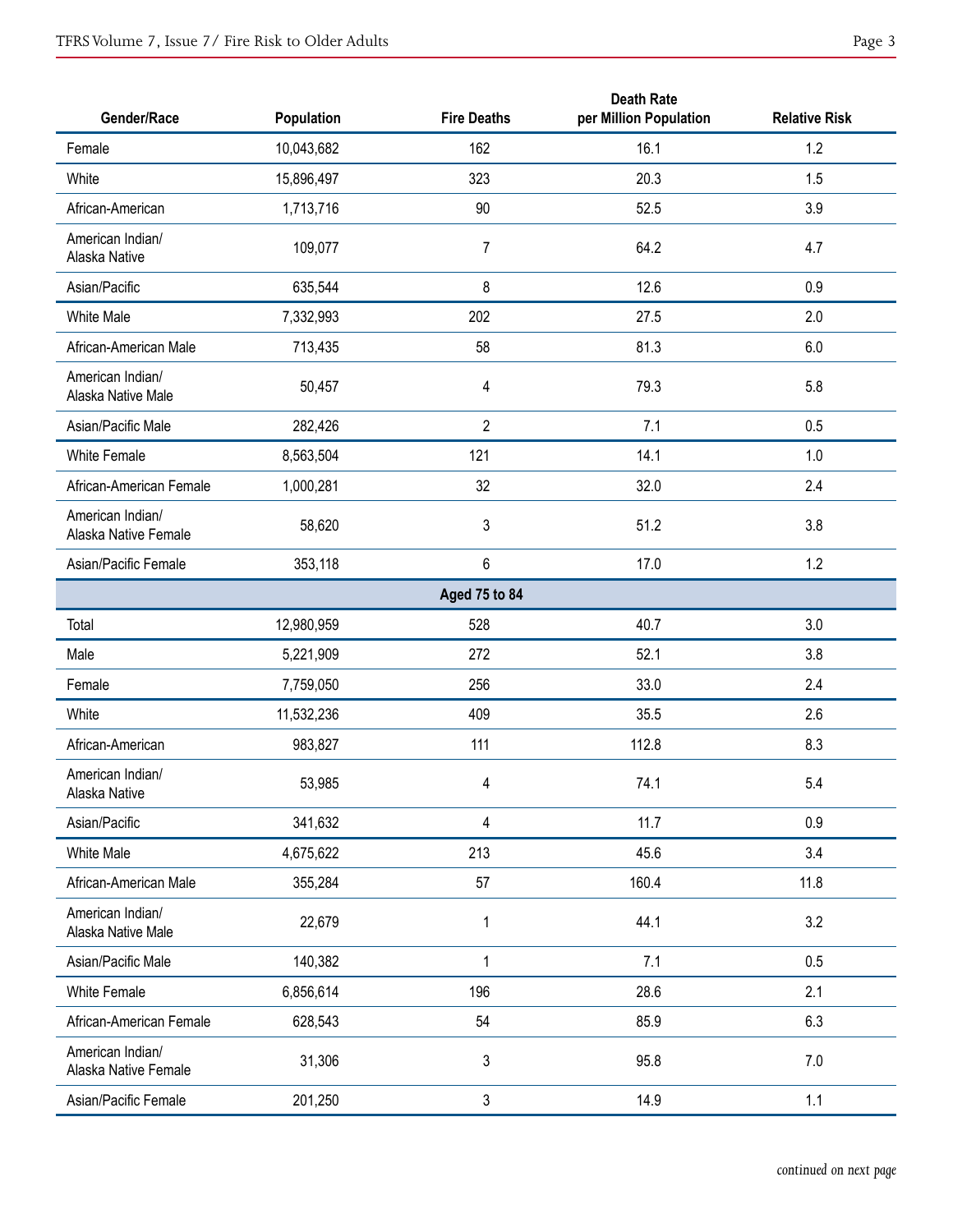| Gender/Race                              | Population | <b>Fire Deaths</b> | <b>Death Rate</b><br>per Million Population | <b>Relative Risk</b> |  |  |  |  |
|------------------------------------------|------------|--------------------|---------------------------------------------|----------------------|--|--|--|--|
| Aged 85 and older                        |            |                    |                                             |                      |  |  |  |  |
| Total                                    | 4,848,477  | 307                | 63.3                                        | 4.7                  |  |  |  |  |
| Male                                     | 1,499,591  | 126                | 84.0                                        | 6.2                  |  |  |  |  |
| Female                                   | 3,348,886  | 181                | 54.0                                        | 4.0                  |  |  |  |  |
| White                                    | 4,357,718  | 238                | 54.6                                        | 4.0                  |  |  |  |  |
| African-American                         | 349,246    | 65                 | 186.1                                       | 13.7                 |  |  |  |  |
| American Indian/<br>Alaska Native        | 18,198     | 1                  | 55.0                                        | 4.0                  |  |  |  |  |
| Asian/Pacific                            | 99,155     | 3                  | 30.3                                        | 2.2                  |  |  |  |  |
| <b>White Male</b>                        | 1,349,552  | 100                | 74.1                                        | 5.4                  |  |  |  |  |
| African-American Male                    | 98,775     | 24                 | 243.0                                       | 17.9                 |  |  |  |  |
| American Indian/<br>Alaska Native Male   | 5,954      | 0                  | 0.0                                         | 0.0                  |  |  |  |  |
| Asian/Pacific Male                       | 37,618     | $\overline{2}$     | 53.2                                        | 3.9                  |  |  |  |  |
| <b>White Female</b>                      | 3,008,166  | 138                | 45.9                                        | 3.4                  |  |  |  |  |
| African-American Female                  | 250,471    | 41                 | 163.7                                       | 12.0                 |  |  |  |  |
| American Indian/<br>Alaska Native Female | 12,244     | $\mathbf 1$        | 81.7                                        | 6.0                  |  |  |  |  |
| Asian/Pacific Female                     | 61,537     | 1                  | 16.3                                        | 1.2                  |  |  |  |  |

Source: National Center for Health Statistics, 2004 Mortality Data; and Population Division, U.S. Census Bureau (Release Date: May 17, 2007)

Table 1: Annual Estimates of the Population for the United States, Regions, and States and for Puerto Rico: April 1, 2000 to July 1, 2006 (NST-EST2006-01);

Table 1: Annual Estimates of the Population by Five-Year Age Groups and Sex for the United States: April 1, 2000 to July 1, 2006 (NC-EST2006-01);

Table 3: Annual Estimates of the Population by Sex, Race, and Hispanic or Latino Origin for the United States: April 1, 2000 to July 1, 2006 (NC-EST2006-03);

Table 4: Annual Estimates of the White Alone Population by Age and Sex for the United States: April 1, 2000 to July 1, 2006 (NC-EST2006-04-WA);

Table 4: Annual Estimates of the Black or African-American Alone Population by Age and Sex for the United States: April 1, 2000 to July 1, 2006 (NC-EST2006-04-BA);

Table 4: Annual Estimates of the American Indian and Alaska Native Alone Population by Age and Sex for the United States: April 1, 2000 to July 1, 2006 (NC-EST2006-04-IA);

Table 4: Annual Estimates of the Asian Alone Population by Age and Sex for the United States: April 1, 2000 to July 1, 2006 (NC-EST2006-04-AA); and

Table 4: Annual Estimates of the Native Hawaiian and Other Pacific Islander Alone Population by Age and Sex for the United States: April 1, 2000 to July 1, 2006 (NC-EST2006-04-NA).

Note: Relative risk may not compute due to rounding.

#### *Physical and Mental Limitations*

With advancing age, physical and mental capabilities decline, making it more difficult for older adults to see, smell, and hear clearly. Lessened senses increase the risk from fire; and when two or more senses are diminished, the fire risk for an individual increases dramatically. To make matters worse, older adults are more inclined to start a fire accidentally than are younger adults. Often the elderly are close to the source of a fire—a cooking fire or a cigarette fire—and their clothes or bedding ignites. Because the aging process affects many of the senses, elderly persons

typically have diminished sensation to pain and thus often do not seek timely treatment. All of these factors combine to increase the risk for the elderly of death from fire.

Older persons also tend to have physical disabilities or ailments that hinder their mobility. Many are confined to wheelchairs. Such infirmities make it difficult for the elderly to react to a fire threat the way a younger adult could, and thus exacerbate the fire risk to this segment of the population. Alzheimer's, dementia, or other disorders that affect mental functions (rational thought and actions) can increase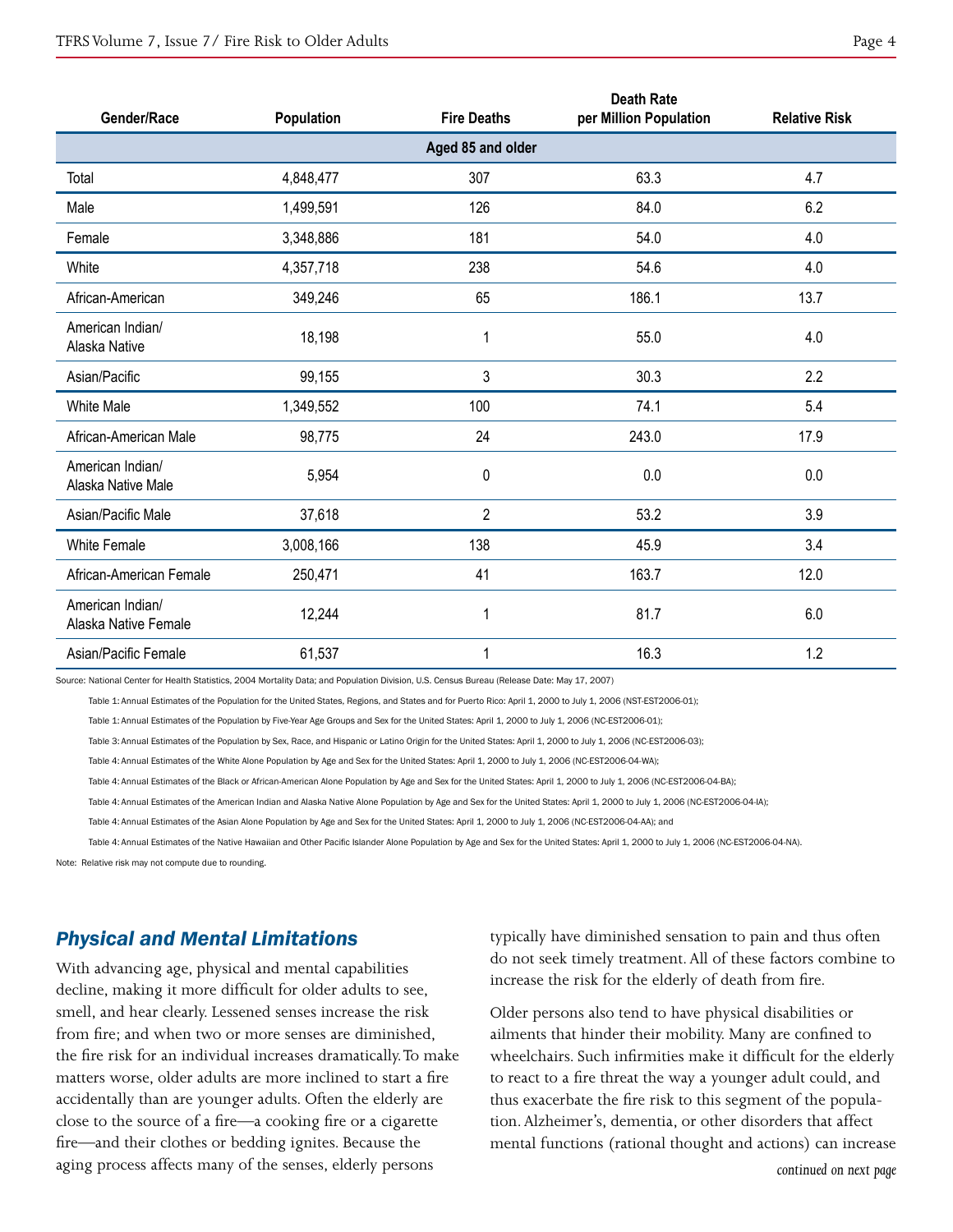

## **Figure 1. Age, Gender, and Relative Risk of Fire Fatality.**

the fire risk further through erratic or even dangerous behavior and the inability to recognize a hazard.

Adults 65 years of age and older receive 35% of all prescribed medications in this country.<sup>6</sup> Some medications cause drowsiness or affect judgment; others do not combine well with alcohol. This latter observation is important, as alcohol use is prevalent among elderly adults. According to the National Survey on Drug Use and Health, 38% of adults 65 years and older report current use of alcohol (at least one drink in the past 30 days).<sup>7</sup> Previous studies suggest more than 23% of adults 65 years and older report drinking alcohol 21 to 31 days per month.<sup>8</sup> Alcohol alone can impair mental acuity, and older adults who combine medications and alcohol, or who abuse alcohol, face an even higher risk of starting a fire, not responding quickly enough to extinguish one, or not escaping the premises where a fire is in progress.

Older adults often elect to remain at home, rather than confront long-term stays in healthcare facilities. Seventy percent of home healthcare patients are over the age of 65.9 Home healthcare for the elderly is accompanied by an elevated fire risk. While no one factor is solely responsible for the increased fire risk to elderly persons receiving home healthcare, smoking in the presence of oxygen is recognized as one important problem.

Americans are more likely to live in assisted living facilities as they age than in nursing homes. About 2% of all Americans 65 years and over live in nursing homes, and these tend to be the very elderly. In 2004, only 14% of Americans 85 years and over live in nursing homes. The numbers of older residents living in nursing homes have remained relatively constant, but the older population is increasing, resulting in a slight decline in the percent of the older population in nursing homes.<sup>10</sup>

# *Poverty*

When poverty and infirmity accompany old age, the fire risk is compounded. Elderly persons often live on fixed incomes. Old people who live alone live in poverty more frequently than those who live with a spouse or other persons. Many in this category are women who have outlived their husbands. One in 10 older adults lives below the poverty level.<sup>11</sup>

Often housing for the poor is substandard. Typically, such housing has not been well maintained. Building structures can be compromised, and building systems such as electrical and mechanical are often outdated, inadequate, or not operational. The result is a higher likelihood of damaged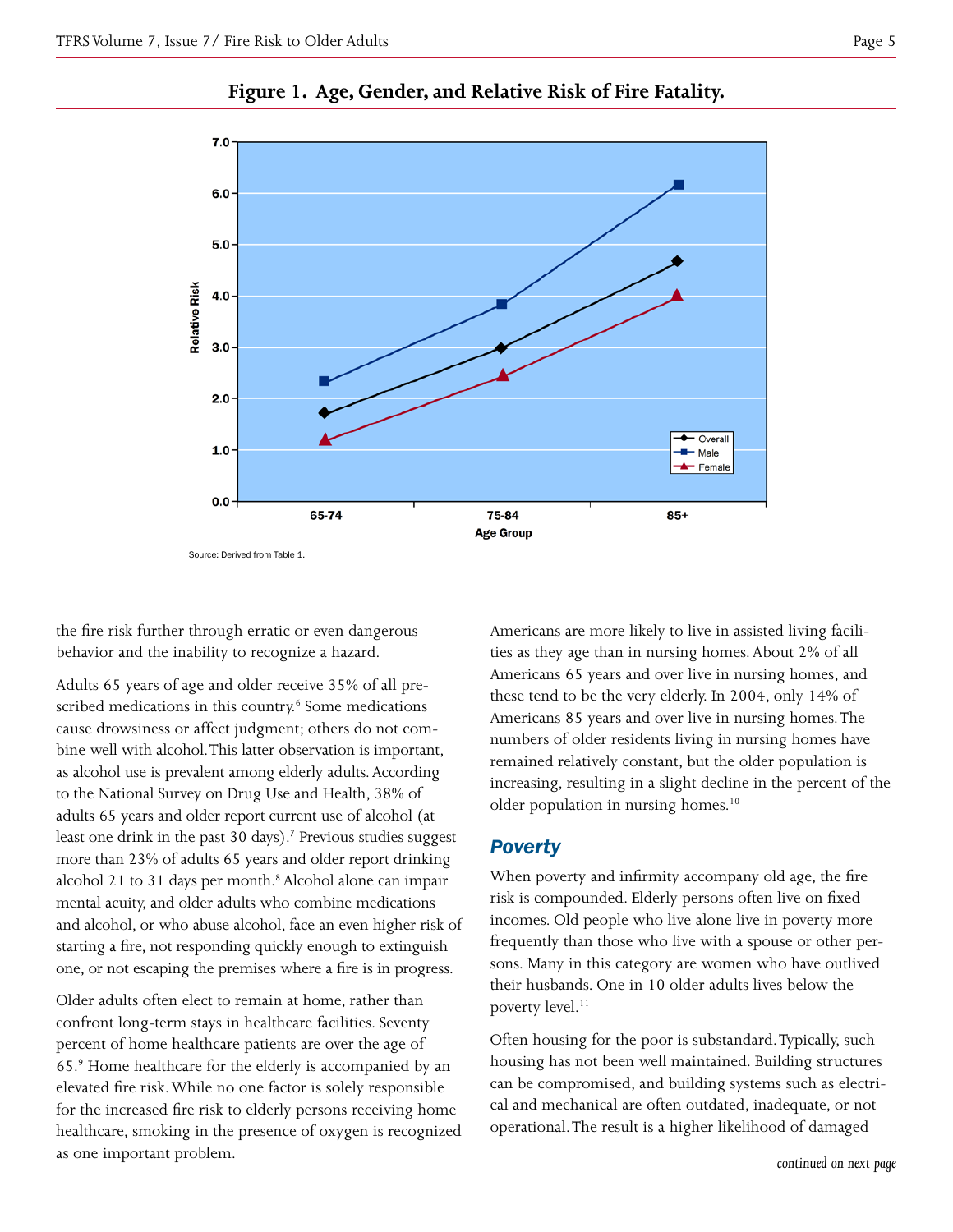or fraying electrical wiring, faulty heating, and worn-out household appliances. Heating, in particular, represents an elevated fire danger to the elderly, who frequently feel cold. When the central heating plant of a home does not work properly, the elderly often will rely on temporary sources of heat, such as portable space heaters, fireplaces, or even cooking ovens. This problem is especially severe in southern locales, which experience only intermittent demands for heating. Indeed, many residences in the South do not have central heating, and occupants are forced to rely solely on alternative heating.

Smoke alarms have saved many lives since the mid-1970s when their use was widely encouraged for the first time. The number of elderly persons living in housing without smoke alarms, or with alarms that do not work is not well documented. Nonetheless, even in homes with operable smoke alarms, an elderly person with impaired hearing is at an elevated risk of not responding in a timely manner.

### *Race as a Risk Factor*

The risk of death or injury from fire is not uniform across the U.S. population and, in some ways, the distribution of casualties and injuries among the elderly reflect this disparity. The disadvantages of age are compounded for some races, and both race and gender affect an older adult's fire risk. The problem is substantially more severe for African-Americans and American Indians/Alaska Natives (see *Fire* 

*Risk in 2004*, Volume 7, Issue 5, February 2008). American Indians/Alaska Natives, as a whole, have a 60% elevated risk for fire death, and their older populations are even more vulnerable. Older American Indians/Alaska Natives have nearly five times the risk of fire death as the overall population (Table 1). As a group, African-Americans have nearly twice the relative risk of dying from fire than the general population. But it is the African-American elderly, those over age 85, who are most at risk—elderly African-American males had nearly 18 times the risk of the general population, and nearly four times the risk of all elderly in this age group; elderly African-American females have 12 times the risk of the general population and two and a half times the risk of all elderly in this age group. Although it is not likely that race itself predetermines a person's fire risk, poverty, access to adequate health care, and subsequent poorer health are recognized risk factors.<sup>12</sup> African-American elderly face a higher fire fatality relative risk than other racerelated groups, and that risk rises with age (Figure 2).

# *Gender as a Risk Factor*

The risk of fire is not uniform across gender. For the population as a whole, men are approximately 57% more likely than women to be victims of fires (see *Fire Risk in 2004*, Vol. 7, Issue 5, February 2008). In 2004, this disparity holds for older adults as well (55%), increasing to nearly double in the 65 to 74 age group  $(95\%)$ .

16.0

**Figure 2. Age, Race, and Relative Risk of Fire Fatality.**